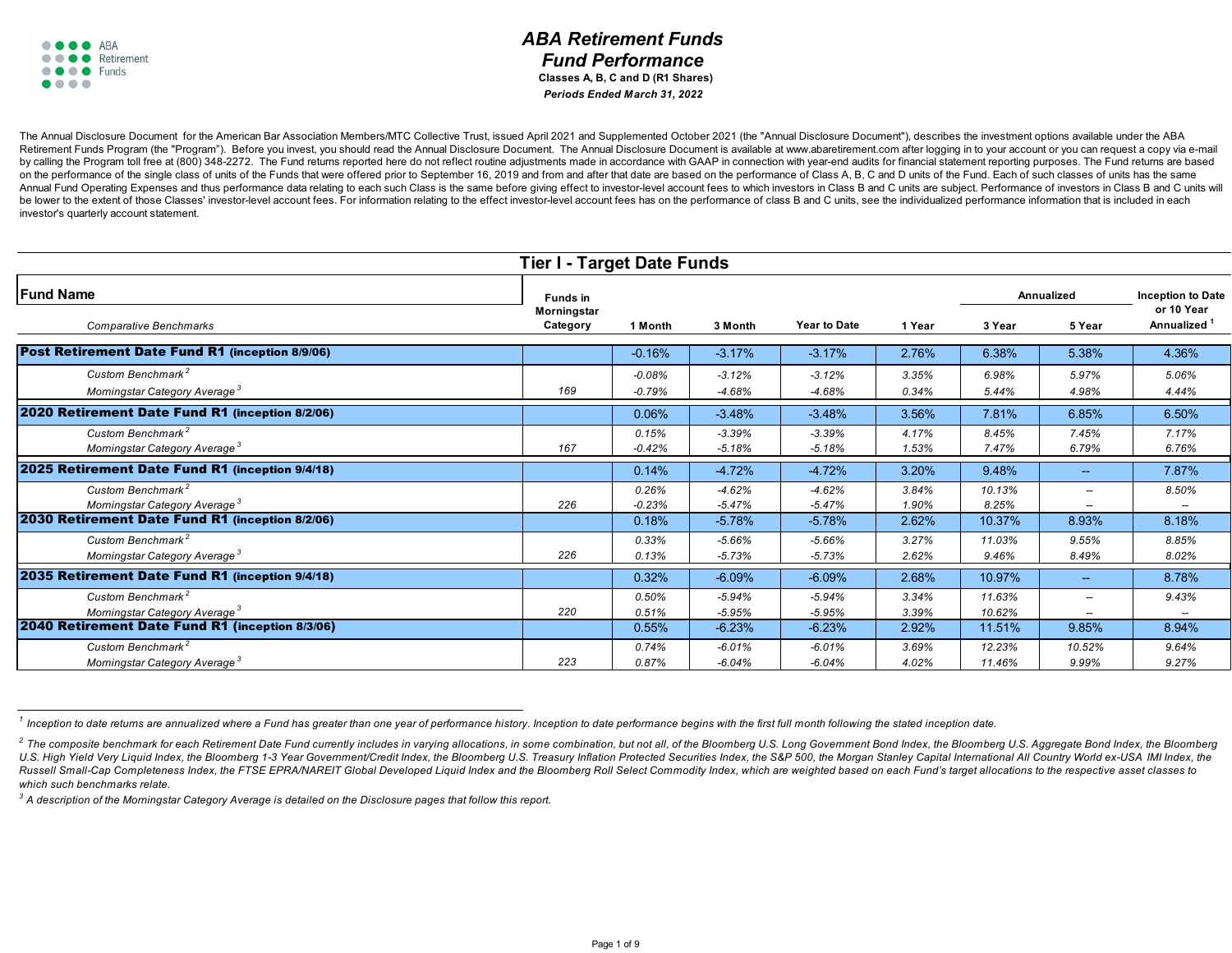### *ABA Retirement Funds Fund Performance Periods Ended March 31, 2022 Classes A, B, C and D (R1 Shares)*

 $\bullet\bullet\bullet\bullet$ **ABA**  $\bullet \bullet \bullet \bullet$  Retirement  $\bullet \bullet \bullet \bullet$  Funds  $\bullet\bullet\bullet\bullet$ 

| <b>Fund Name</b>                                                | <b>Funds in</b> |          |          |                     |        |        | <b>Annualized</b>        | <b>Inception to Date</b> |
|-----------------------------------------------------------------|-----------------|----------|----------|---------------------|--------|--------|--------------------------|--------------------------|
|                                                                 | Morningstar     |          |          |                     |        |        |                          | or 10 Year               |
| <b>Comparative Benchmarks</b>                                   | Category        | 1 Month  | 3 Month  | <b>Year to Date</b> | 1 Year | 3 Year | 5 Year                   | Annualized <sup>1</sup>  |
| 2045 Retirement Date Fund R1 (inception 9/4/18)                 |                 | 0.73%    | $-6.33%$ | $-6.33%$            | 3.05%  | 11.97% | $\sim$                   | 9.32%                    |
| Custom Benchmark <sup>2</sup>                                   |                 | 0.94%    | $-6.05%$ | $-6.05%$            | 3.88%  | 12.73% |                          | 10.04%                   |
| Morningstar Category Average <sup>3</sup>                       | 220             | 1.08%    | $-6.16%$ | $-6.16%$            | 4.45%  | 12.08% |                          |                          |
| 2050 Retirement Date Fund R1 (inception 1/17/12)                |                 | 0.87%    | $-6.44%$ | $-6.44%$            | 3.07%  | 12.23% | 10.35%                   | 9.60%                    |
| Custom Benchmark <sup>2</sup>                                   |                 | 1.09%    | $-6.10%$ | $-6.10%$            | 3.96%  | 13.03% | 11.07%                   | 9.96%                    |
| Morningstar Category Average <sup>3</sup>                       | 222             | 1.19%    | $-6.20%$ | $-6.20%$            | 4.62%  | 12.27% | 10.57%                   | 9.64%                    |
| 2055 Retirement Date Fund R1 (inception 9/4/18)                 |                 | 0.87%    | $-6.46%$ | $-6.46%$            | 3.02%  | 12.12% | $\sim$                   | 9.40%                    |
| Custom Benchmark <sup>2</sup>                                   |                 | 1.09%    | $-6.10%$ | $-6.10%$            | 3.96%  | 13.03% |                          | 10.28%                   |
| Morningstar Category Average <sup>3</sup>                       | 220             | 1.22%    | $-6.24%$ | $-6.24%$            | 4.68%  | 12.40% |                          |                          |
| 2060 Retirement Date Fund R1 (inception 9/4/18)                 |                 | 0.86%    | $-6.48%$ | $-6.48%$            | 2.90%  | 11.85% | $\overline{\phantom{a}}$ | 9.15%                    |
| Custom Benchmark <sup>2</sup>                                   |                 | 1.09%    | $-6.10%$ | $-6.10%$            | 3.96%  | 13.03% |                          | 10.28%                   |
| Morningstar Category Average <sup>3</sup>                       | 221             | 1.25%    | $-6.22%$ | $-6.22%$            | 4.77%  | 12.44% |                          |                          |
| Conservative Risk Fund R1 (inception 7/7/09, redesigned 9/8/15) |                 | $-0.68%$ | $-4.05%$ | $-4.05%$            | 0.91%  | 5.41%  | 4.74%                    | 4.05%                    |
| Custom Benchmark <sup>4</sup>                                   |                 | $-0.74%$ | $-4.60%$ | $-4.60%$            | 0.59%  | 5.63%  | 5.24%                    | 4.67%                    |
| Morningstar Category Average <sup>3</sup>                       | 489             | $-0.27%$ | $-4.70%$ | $-4.70%$            | 1.43%  | 6.65%  | 5.75%                    | 5.54%                    |
| Moderate Risk Fund R1 (inception 7/7/09, redesigned 9/8/15)     |                 | 0.32%    | $-4.43%$ | $-4.43%$            | 3.23%  | 8.40%  | 7.28%                    | 6.24%                    |
| Custom Benchmark <sup>4</sup>                                   |                 | 0.33%    | $-4.73%$ | $-4.73%$            | 2.60%  | 8.63%  | 7.82%                    | 6.87%                    |
| Morningstar Category Average <sup>3</sup>                       | 727             | 0.71%    | $-4.62%$ | $-4.62%$            | 4.60%  | 9.87%  | 8.49%                    | 7.91%                    |
| Aggressive Risk Fund R1 (inception 7/7/09, redesigned 9/8/15)   |                 | 0.84%    | $-4.70%$ | $-4.70%$            | 4.62%  | 10.32% | 8.92%                    | 7.89%                    |
| Custom Benchmark <sup>4</sup>                                   |                 | 0.90%    | $-4.83%$ | $-4.83%$            | 3.81%  | 10.59% | 9.55%                    | 8.55%                    |
| Morningstar Category Average <sup>3</sup>                       | 318             | 1.18%    | $-5.18%$ | $-5.18%$            | 5.08%  | 10.71% | 9.09%                    | 8.59%                    |

*1 Inception to date returns are annualized where a Fund has greater than one year of performance history. Inception to date performance begins with the first full month following the stated inception date.*

<sup>2</sup> The composite benchmark for each Retirement Date Fund currently includes in varying allocations, in some combination, but not all, of the Bloomberg U.S. Long Government Bond Index, the Bloomberg U.S. Aggregate Bond Ind U.S. High Yield Very Liquid Index, the Bloomberg 1-3 Year Government/Credit Index, the Bloomberg U.S. Treasury Inflation Protected Securities Index, the S&P 500, the Morgan Stanley Capital International All Country World e Russell Small-Cap Completeness Index, the FTSE EPRA/NAREIT Global Developed Liquid Index and the Bloomberg Roll Select Commodity Index, which are weighted based on each Fund's target allocations to the respective asset cla *which such benchmarks relate.*

*3 A description of the Morningstar Category Average is detailed on the Disclosure pages that follow this report.*

4 The composite benchmark for each Target Risk Fund currently includes in varying allocations, in some combination, but not all, of the S&P 500, Russell 2500, Bloomberg U.S. Aggregate Bond Index, the Bloomberg U.S. Governm 1-10 Years, MSCI World ex US Small Cap, MSCI EAFE, MSCI Emerging Markets, Bloomberg U.S. Government/Credit 1-3 Year Index, MSCI World, FTSE EPRA/NAREIT Developed Liquid, Bloomberg Roll Select Commodity, S&P Global Large Mi Cap Commodity and Resources Index, S&P Global Infrastructure and MSCI US Investable Real Estate 25/50, which are weighted based on each Fund's target allocations to the respective asset classes to which such benchmarks rel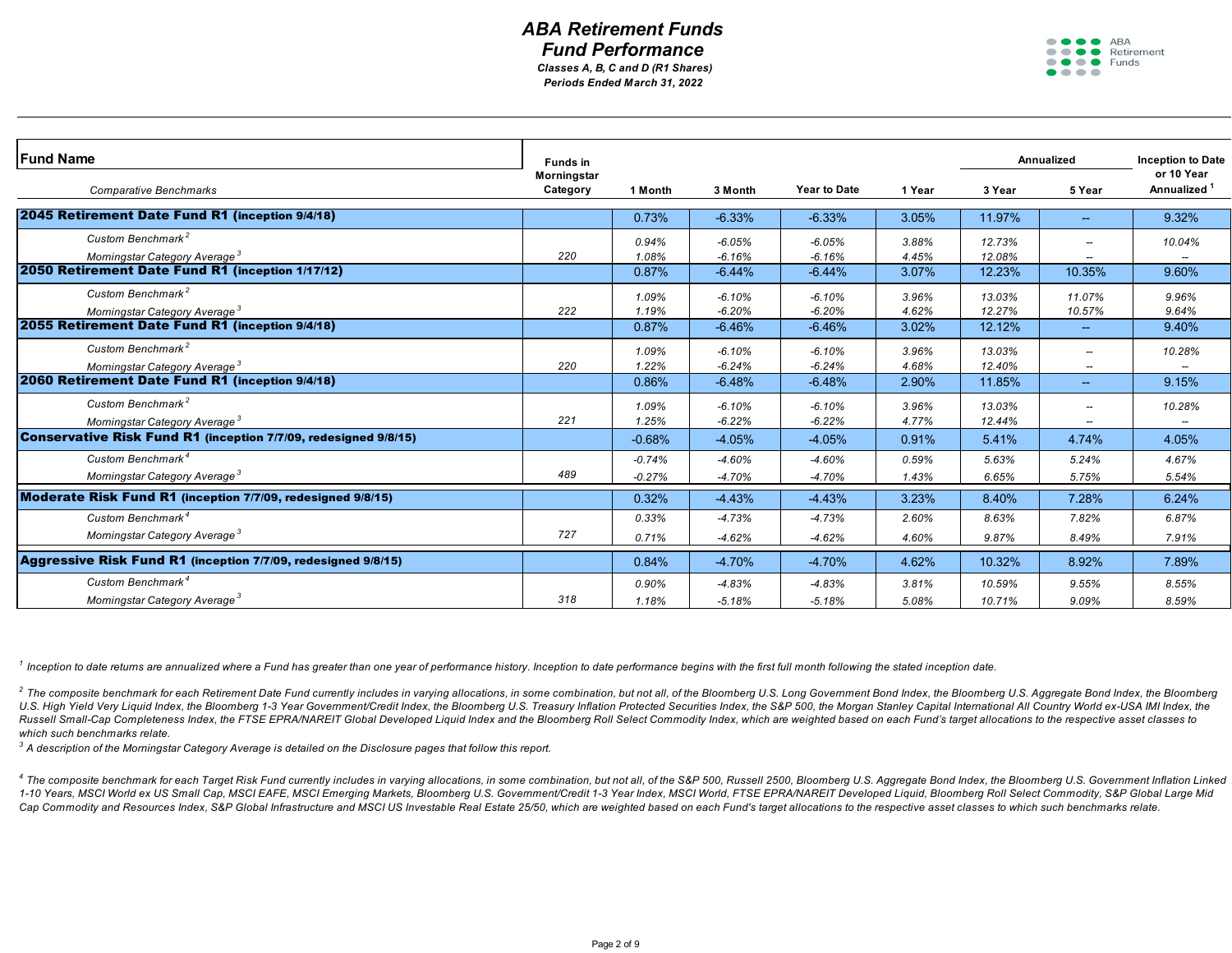*Periods Ended March 31, 2022 Classes A, B, C and D (R1 Shares)* ....

ABA ● ● ● ● Retirement ● ● ● ● Funds  $\bullet\bullet\bullet\bullet$ 

| Tier II - U.S. Equity Funds                                                      |                         |                |                      |                      |                   |                   |                  |                                   |  |  |  |
|----------------------------------------------------------------------------------|-------------------------|----------------|----------------------|----------------------|-------------------|-------------------|------------------|-----------------------------------|--|--|--|
| <b>Fund Name</b><br><b>Comparative Benchmarks</b>                                | <b>Funds in</b>         |                |                      |                      |                   | <b>Annualized</b> |                  | <b>Inception to Date</b>          |  |  |  |
|                                                                                  | Morningstar<br>Category | 1 Month        | 3 Month              | Year to Date         | 1 Year            | 3 Year            | 5 Year           | or 10 Year<br>Annualized          |  |  |  |
| Large Cap Equity Fund R1 (inception 7/2/09)                                      |                         | 2.27%          | $-8.04%$             | $-8.04%$             | 6.85%             | 13.41%            | 12.52%           | 12.26%                            |  |  |  |
| Broad Market Benchmark <sup>3</sup><br>Morningstar Category Average <sup>8</sup> | 1,432                   | 3.37%<br>2.82% | $-5.13%$<br>$-5.25%$ | $-5.13%$<br>$-5.25%$ | 13.27%<br>12.08%  | 18.72%<br>16.78%  | 15.83%<br>14.10% | 14.54%<br>13.04%                  |  |  |  |
| Large Cap Index Equity Fund R1 $^2$ (inception 2/9/09)                           |                         | 3.65%          | $-5.37%$             | $-5.37%$             | 14.12%            | 17.88%            | 15.11%           | 13.82%                            |  |  |  |
| Broad Market Benchmark <sup>4</sup><br>Morningstar Category Average <sup>8</sup> | 1,432                   | 3.71%<br>2.82% | $-4.59%$<br>$-5.25%$ | $-4.59%$<br>$-5.25%$ | 15.66%<br>12.08%  | 18.94%<br>16.78%  | 16.00%<br>14.10% | 14.65%<br>13.04%                  |  |  |  |
| <b>Small-Mid Cap Equity Fund R1 (inception 7/2/09)</b>                           |                         | 0.44%          | $-7.03%$             | $-7.03%$             | 2.21%             | 14.66%            | 11.16%           | 10.95%                            |  |  |  |
| Broad Market Benchmark <sup>5</sup><br>Morningstar Category Average <sup>8</sup> | 55                      | 1.59%<br>0.02% | $-5.81%$<br>$-7.12%$ | $-5.81%$<br>$-7.12%$ | 0.35%<br>2.03%    | 13.78%<br>12.97%  | 11.57%<br>9.83%  | 12.09%<br>10.69%                  |  |  |  |
| Small-Mid Cap Index Equity Fund R1 <sup>2</sup> (inception 9/4/18)               |                         | 0.74%          | $-9.52%$             | $-9.52%$             | $-5.47%$          | 13.60%            | $-$              | 9.09%                             |  |  |  |
| Broad Market Benchmark <sup>6</sup><br>Morningstar Category Average <sup>8</sup> | 55                      | 0.79%<br>0.02% | $-9.06%$<br>$-7.12%$ | $-9.06%$<br>$-7.12%$ | $-4.51%$<br>2.03% | 14.54%<br>12.97%  | --<br>--         | 9.95%<br>$\overline{\phantom{a}}$ |  |  |  |
| All Cap Index Equity Fund R1 (inception 9/5/95)                                  |                         | 3.21%          | $-5.94%$             | $-5.94%$             | 10.67%            | 17.26%            | 14.55%           | 13.50%                            |  |  |  |
| Broad Market Benchmark <sup>7</sup><br>Morningstar Category Average <sup>8</sup> | 52                      | 3.24%<br>2.12% | $-5.28%$<br>$-6.42%$ | $-5.28%$<br>$-6.42%$ | 11.92%<br>5.86%   | 18.24%<br>11.72%  | 15.40%<br>9.90%  | 14.29%<br>9.74%                   |  |  |  |

*1 Inception to date returns are annualized where a Fund has greater than one year of performance history. Inception to date performance begins with the first full month following the stated inception date.*

 $^2$  The Index Funds introduced in February and March 2009 experienced tracking error for periods from inception through September 24, 2009 due to a difference in timing of investment of contributions by participants in t the respective Funds invest and also a difference in timing of redemptions of investments of participants out of such underlying funds (in addition to the impact of Fund expenses). Since September 25, 2009, each of the Ind invested in an underlying fund that matches the timing of contributions and redemptions, which the trustee of the Collective Trust believes should lower future tracking error after taking into account the impact of Fund ex

*3 The Broad Market Benchmark for the Large Cap Equity Fund is the Russell 1000 Index.*

*4 The Broad Market Benchmark for the Large Cap Index Equity Fund is the S&P 500 Index.*

*5 The Broad Market Benchmark for the Small-Mid Cap Equity Fund is the Russell 2500 Index.*

*6 The Broad Market Benchmark for the Small-Mid Cap Index Equity Fund is the Russell Small Cap Completeness Index.*

*7 The Broad Market Benchmark for the All Cap Index Equity Fund is the Russell 3000 Index.*

*8 A description of the Morningstar Category Average is detailed on the Disclosure pages that follow this report.*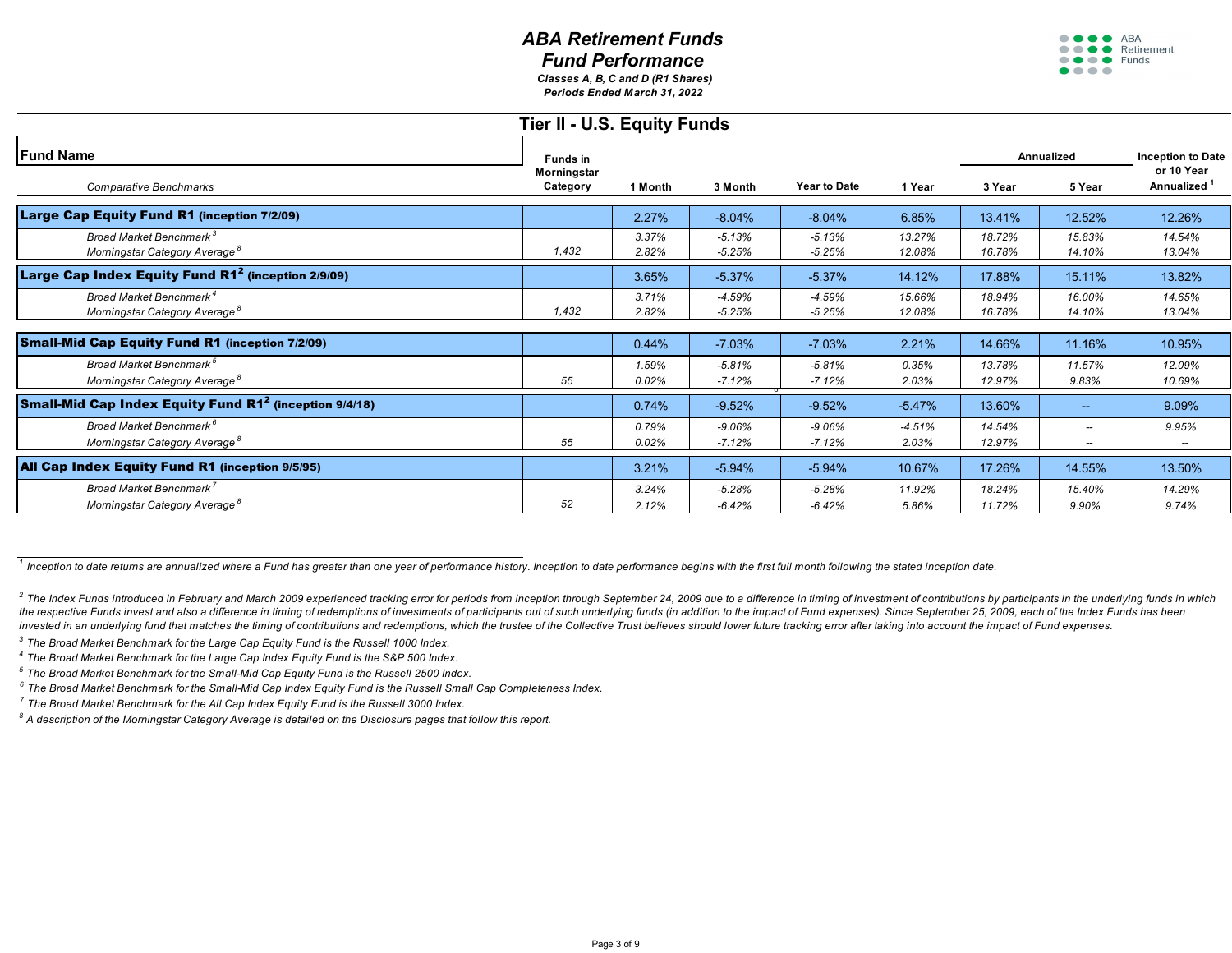*Periods Ended March 31, 2022 Classes A, B, C and D (R1 Shares)*

#### **OOO** ARA  $\bullet \bullet \bullet \bullet$  Retirement ● ● ● ● Funds  $\bullet\bullet\bullet\bullet$

|                                                                                               | Tier II - Non-U.S. Equity Funds |                   |                      |                      |                      |                |                |                          |
|-----------------------------------------------------------------------------------------------|---------------------------------|-------------------|----------------------|----------------------|----------------------|----------------|----------------|--------------------------|
| <b>Fund Name</b>                                                                              | <b>Funds</b> in                 |                   |                      |                      |                      | Annualized     |                | <b>Inception to Date</b> |
| Comparative Benchmarks                                                                        | Morningstar<br>Category         | 1 Month           | 3 Months             | <b>Year to Date</b>  | 1 Year               | 3 Year         | 5 Year         | or 10 Year<br>Annualized |
| <b>International All Cap Equity Fund R1<sup>2</sup> (inception 9/5/95, redesigned 7/2/09)</b> |                                 | $-0.30%$          | $-6.25%$             | $-6.25%$             | $-2.71%$             | 6.85%          | 5.94%          | 5.39%                    |
| Broad Market Benchmark <sup>4</sup><br>Morningstar Category Average                           | 774                             | 0.16%<br>$-0.34%$ | $-5.45%$<br>$-7.04%$ | $-5.45%$<br>$-7.04%$ | $-1.49%$<br>$-1.61%$ | 7.51%<br>7.24% | 6.76%<br>6.27% | 5.55%<br>5.84%           |
| <b>International Index Equity Fund R12,3</b><br>(inception 3/3/09)                            |                                 | $-0.28%$          | $-5.94%$             | $-5.94%$             | $-2.36%$             | 6.87%          | 6.22%          | 5.03%                    |
| Broad Market Benchmark <sup>4</sup><br>Morningstar Category Average                           | 774                             | 0.16%<br>$-0.34%$ | $-5.45%$<br>$-7.04%$ | $-5.45%$<br>$-7.04%$ | $-1.49%$<br>$-1.61%$ | 7.51%<br>7.24% | 6.76%<br>6.27% | 5.55%<br>5.84%           |
|                                                                                               | Tier II - Fixed Income Funds    |                   |                      |                      |                      |                |                |                          |
| <b>Bond Core Plus Fund R1 (inception 9/5/95)</b>                                              |                                 | $-2.58%$          | $-5.33%$             | $-5.33%$             | $-3.50%$             | 1.97%          | 2.31%          | 2.27%                    |
| Broad Market Benchmark <sup>5</sup>                                                           |                                 | $-2.78%$          | $-5.94%$             | $-5.94%$             | $-4.16%$             | 1.69%          | 2.14%          | 2.25%                    |
| Morningstar Category Average <sup>7</sup>                                                     | 445                             | $-2.83%$          | $-5.89%$             | -5.89%               | $-4.43%$             | 1.67%          | 2.04%          | 2.22%                    |
| <b>Bond Index Fund R1</b> $^3$ (inception 2/3/09)                                             |                                 | $-2.83%$          | $-5.33%$             | $-5.33%$             | $-4.06%$             | 1.29%          | 1.67%          | 1.65%                    |
| Broad Market Benchmark <sup>5</sup>                                                           |                                 | $-2.78%$          | -5.94%               | $-5.94\%$            | $-4.16%$             | 1.69%          | 2.14%          | 2.25%                    |
| Morningstar Category Average'                                                                 | 445                             | $-2.83%$          | $-5.89%$             | -5.89%               | -4.43%               | 1.67%          | 2.04%          | 2.22%                    |

| <b>Stable Asset Return Fund R1</b><br>(inception $9/5/95$ , redesigned $12/8/10$ ) | 0.08% | 0.22% | 0.22% | 0.93% | 1.33% | 1.38% | 1.20% |
|------------------------------------------------------------------------------------|-------|-------|-------|-------|-------|-------|-------|
| Hvbrid Benchmark <sup>6</sup>                                                      | 0.10% | ) 27% | 0.27% | 0.99% | .73%  | 2.08% | .48%  |

<sup>1</sup> Inception to date returns are annualized where a Fund has greater than one year of performance history. Inception to date performance begins with the first full month following the stated inception date.

<sup>2</sup> As described in the Annual Disclosure Document, the trustee of the Collective Trust may utilize fair value pricing adjustments for the Fund in certain circumstances that may at certain times result in a difference in t comparison to that which would have resulted based on the Fund's more customary pricing methodology. The Morgan Stanley Capital International ("MSCI") All Country World Ex-U.S. Index does not apply fair value pricing adjus *reported Index returns would not be adjusted for any fair value pricing adjustments made by the Fund.* 

<sup>3</sup> The Index Funds introduced in February and March 2009 experienced tracking error for periods from inception through September 24, 2009 due to a difference in timing of investment of contributions by participants in the the respective Funds invest and also a difference in timing of redemptions of investments of participants out of such underlying funds (in addition to the impact of Fund expenses). Since September 25, 2009, each of the Ind invested in an underlying fund that matches the timing of contributions and redemptions, which the trustee of the Collective Trust believes should lower future tracking error after taking into account the impact of Fund ex

*4 The Broad Market Benchmark for the International All Cap Equity Fund and the International Index Equity Fund is the MSCI All Country World Ex-USA Index.*

*5 The Broad Market Benchmark for the Bond Core Plus Fund and the Bond Index Fund is the Bloomberg U.S. Aggregate Bond Index.*

<sup>6</sup> Effective December 8, 2010, the Stable Asset Retum Fund restructured its investment portfolio and engaged a new line-up of Investment Advisors. In connection therewith, the benchmark of the Fund was changed from a comb Labs Three Year GIC Index / 30% iMoneyNet MFR Prime Institutional Money Market Fund Average to the Three Year Constant Maturity Treasury Yield. Accordingly, the Hybrid Benchmark represents, (i) for periods prior to January Ryan Labs Three Year GIC Index / 30% iMoneyNet MFR Prime Institutional Money Market Fund Average, (ii) from January 1, 2011 - September 1, 2015, the Three Year Constant Maturity Treasury Yield and (iii) as of and after Sep *Citigroup 3-Month Treasury Bill plus 1% per annum Index.*

*7 A description of the Morningstar Category Average is detailed on the Disclosure pages that follow this report.*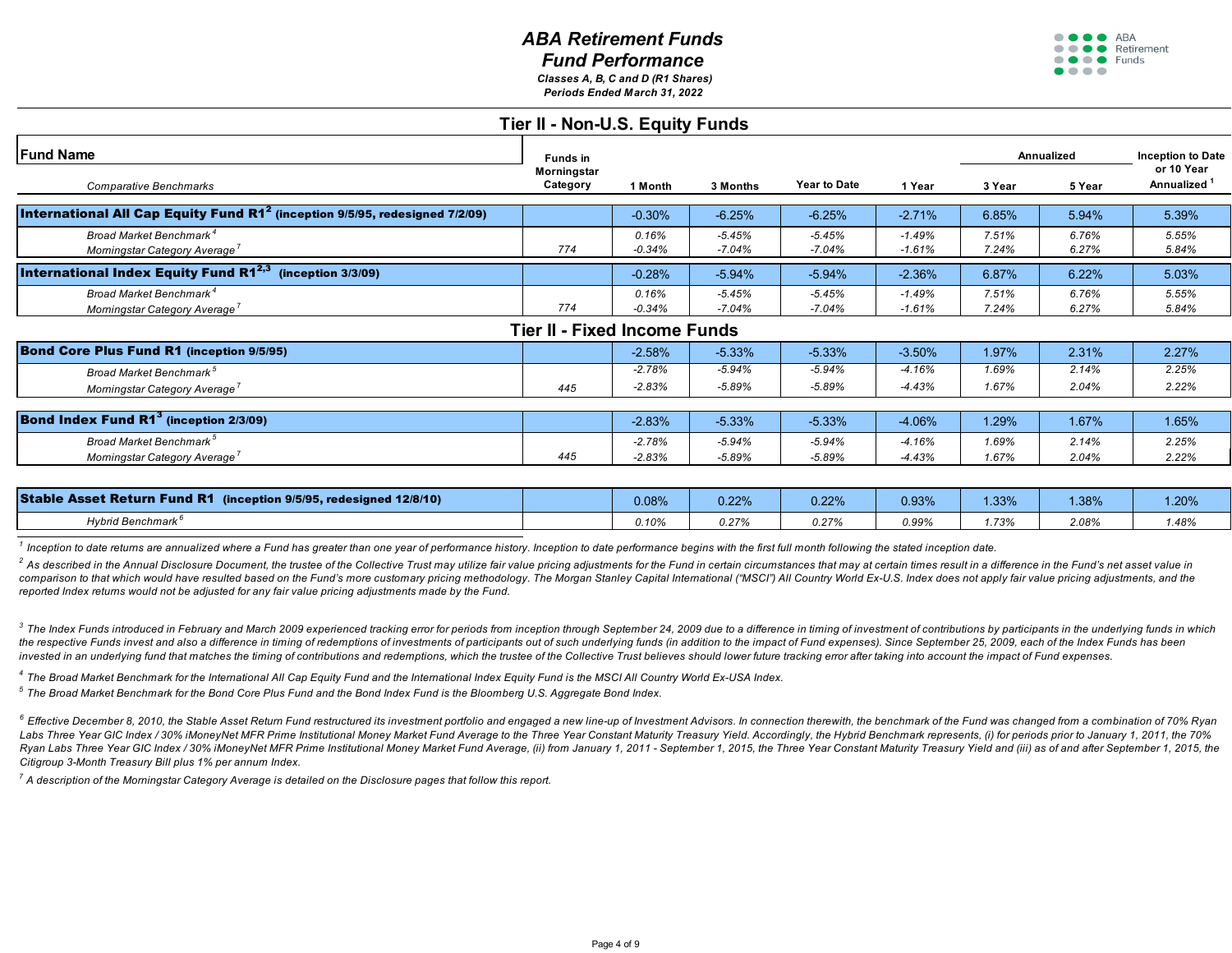*Periods Ended March 31, 2022 Classes A, B, C and D (R1 Shares)*

### **Tier II - Non-Traditional Diversifying Funds**

| <b>Fund Name</b>                                                | <b>Funds in</b>         |          |          |                     |        |        | Annualized |                                   |
|-----------------------------------------------------------------|-------------------------|----------|----------|---------------------|--------|--------|------------|-----------------------------------|
| Comparative Benchmarks                                          | Morningstar<br>Category | 1 Month  | 3 Months | <b>Year to Date</b> | 1 Year | 3 Year | 5 Year     | Inception to<br>Date <sup>1</sup> |
| Real Asset Return Fund R1 (inception 7/7/09, redesigned 9/8/15) |                         | 4.18%    | 5.60%    | 5.60%               | 19.30% | 10.33% | 8.33%      | 4.87%                             |
| Hybrid Benchmark <sup>2</sup>                                   |                         | 0.00%    | 1.63%    | 1.63%               | 9.63%  | 6.53%  | 5.78%      | 4.75%                             |
| Custom Benchmark <sup>3</sup>                                   |                         | 4.81%    | 5.50%    | 5.50%               | 20.43% | 10.52% | 8.68%      | 5.29%                             |
| <b>Alternative Alpha Fund R1 (inception 1/17/12)</b>            |                         | $-0.32%$ | 1.17%    | 1.17%               | 8.50%  | 5.20%  | 4.10%      | 2.57%                             |
| Hybrid Benchmark <sup>4</sup>                                   |                         | 0.36%    | 1.04%    | 1.04%               | 4.15%  | 4.91%  | 5.25%      | 4.71%                             |
| Custom Benchmark <sup>5</sup>                                   |                         | 0.47%    | $-5.20%$ | $-5.20%$            | 5.53%  | 10.44% | 9.22%      | 8.58%                             |

<sup>1</sup> Inception to date returns are annualized where a Fund has greater than one year of performance history. Inception to date performance begins with the first full month following the stated inception date.

<sup>2</sup> The Hybrid benchmark represents, (i) for periods prior to July 1, 2014, a blended benchmark of Dow Jones U.S. Select REIT Index; Dow Jones-UBS Commodity Index; and Bloomberg U.S. Treasury Inflation Protected Securities 1, 2014 - September 1, 2015, U.S. All Items Consumer Price Index for All Urban Consumers for the U.S. City Average (CPI U), plus 2% per annum and (iii) as of and after September 1, 2015, the U.S. Consumer Price Index for t plus 3% per annum. The CPI is a measure of the average change over time in prices paid by consumers for a market basket of consumer goods and services. For purposes of calculating the benchmark, 3% annually (or approximate monthly) is added to the return of the CPI to reflect the investment objective of the Fund of providing a return in excess of inflation as measured by the CPI. Due to the unavailability of the most current month's CPI at t document, the CPI utilized in the benchmark is the CPI as published as of the end of the month prior to the end of the periods for which the Fund's performance is shown.

<sup>3</sup> The Custom Benchmark for the Real Asset Retum Fund is the composite performance of the benchmarks for the six underlying asset classes to which the Real Asset Return Fund allocates assets. The benchmarks comprising the Benchmark currently include the FTSE EPRA/NAREIT Developed Liquid Index, the S&P Global Large MidCap Commodity and Resources Index, the S&P Global Infrastructure Index, the Bloomberg Roll Select Commodity Index and the Blo 10 Year U.S. Government Inflation Linked Bond Index and are weighted based on the Fund's target allocations to the asset classes to which such benchmarks relate. The custom benchmark uses the MSCI US Investable Market Real *a proxy for monthly reporting purposes, as one of the underlying fund's (JPM DCPF) benchmark is only available quarterly.* 

4 The Hybrid Benchmark represents. (i) for periods prior to July 1, 2014, the Custom Benchmark, (ii) for periods on and after July 1, 2014, the BofA Merrill Lynch 3-Month Treasury Bill Index plus 4% per annum. The BofA Mer *Treasury Bill Index is an unmanaged index of U.S. Treasury securities maturing in 90 days that assumes reinvestment of all income. For purposes of calculating the benchmark, 4% annually (or* approximately 0.33% monthly) is added to the return of the Merrill Lynch 3-Month Treasury Bill Index to reflect the investment objective of the Fund of providing a return in excess of the yield on cash equivalent investmen *The change in the Fund's benchmark has been effected to better align benchmark returns with the investment objective of the Fund.*

*5 The Custom Benchmark for the Alternative Alpha Fund is 50% S&P 500 Index/50% Bloomberg U.S. Aggregate Bond Index.*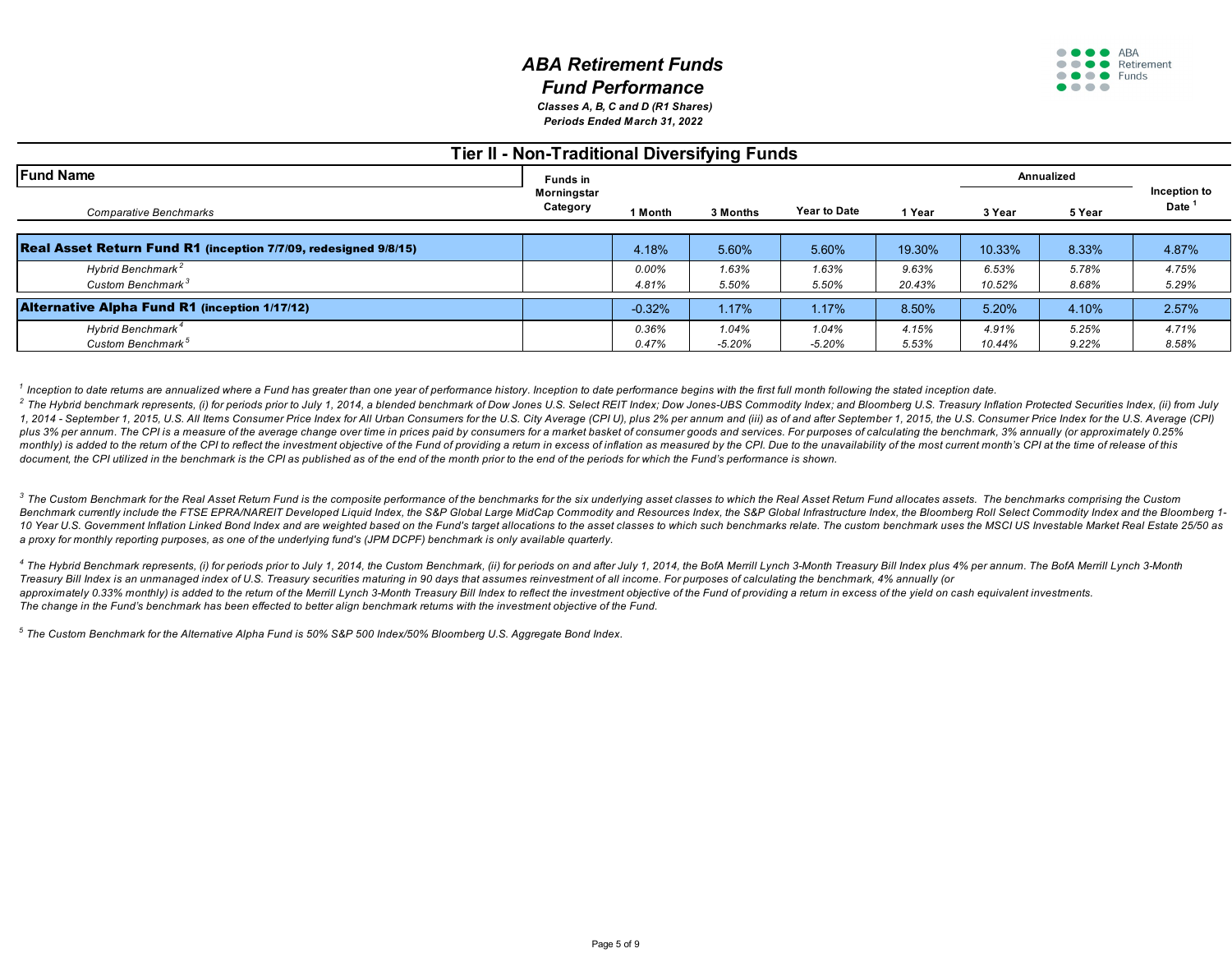*Classes A, B, C and D (R1 Shares)*

*Periods Ended March 31, 2022*



| Tier III - Retiree-Focused Funds <sup>8</sup>                       |                                |          |          |                     |          |                          |        |                   |  |  |  |
|---------------------------------------------------------------------|--------------------------------|----------|----------|---------------------|----------|--------------------------|--------|-------------------|--|--|--|
| <b>Fund Name</b>                                                    | <b>Funds in</b><br>Morningstar |          |          |                     |          | Annualized               |        | Inception to      |  |  |  |
| Comparative Benchmarks                                              | Category                       | 1 Month  | 3 Months | <b>Year to Date</b> | 1 Year   | 3 Year                   | 5 Year | Date <sup>1</sup> |  |  |  |
| <b>Income Focused Fund R1 (inception 11/30/20)</b>                  |                                | $-1.58%$ | $-4.77%$ | $-4.77\%$           | $-2.54%$ | $\sim$                   | $\sim$ | $-2.03%$          |  |  |  |
| Broad Market Benchmark <sup>2</sup>                                 |                                | $-2.78%$ | -5.94%   | $-5.94%$            | $-4.16%$ | $\overline{\phantom{a}}$ |        | $-5.50%$          |  |  |  |
| Morningstar Category Average <sup>3</sup>                           | 343                            | $-1.30%$ | -4.29%   | $-4.29%$            | $-1.83%$ | $\overline{\phantom{a}}$ | --     |                   |  |  |  |
| Capital Preservation Fund R1 (inception 9/5/95, redesigned 12/8/10) |                                | 0.08%    | 0.22%    | 0.22%               | 0.93%    | 1.33%                    | 1.38%  | 1.20%             |  |  |  |
| Hybrid Benchmark <sup>4</sup>                                       |                                | 0.10%    | 0.27%    | 0.27%               | 0.99%    | 1.73%                    | 2.08%  | 1.48%             |  |  |  |
| Diversified Growth Fund R1 (inception 7/7/09, redesigned 9/8/15)    |                                | 0.84%    | $-4.70%$ | $-4.70%$            | 4.62%    | 10.32%                   | 8.92%  | 7.89%             |  |  |  |
| Custom Benchmark <sup>5</sup>                                       |                                | 0.90%    | -4.83%   | $-4.83%$            | 3.81%    | 10.59%                   | 9.55%  | 8.55%             |  |  |  |
| Morningstar Category Average <sup>3</sup>                           | 318                            | 1.18%    | $-5.18%$ | $-5.18%$            | 5.08%    | 10.71%                   | 9.09%  | 8.59%             |  |  |  |
| Inflation Protection Fund R1 (inception 7/7/09, redesigned 9/8/15)  |                                | 4.18%    | 5.60%    | 5.60%               | 19.30%   | 10.33%                   | 8.33%  | 4.87%             |  |  |  |
| Hybrid Benchmark <sup>6</sup>                                       |                                | 0.00%    | 1.63%    | 1.63%               | 9.63%    | 6.53%                    | 5.78%  | 4.75%             |  |  |  |
| Custom Benchmark <sup>7</sup>                                       |                                | 4.81%    | 5.50%    | 5.50%               | 20.43%   | 10.52%                   | 8.68%  | 5.29%             |  |  |  |

*1 Inception to date returns are annualized where a Fund has greater than one year of performance history. Inception to date performance begins with the first full month following the stated inception date.*

*2 The Broad Market Benchmark for the Income Focused Fund is the Bloomberg U.S. Aggregate Bond Index.*

*3 A description of the Morningstar Category Average is detailed on the Disclosure pages that follow this report.*

4 Effective December 8, 2010, the Capital Preservation Fund restructured its investment portfolio and engaged a new line-up of Investment Advisors. In connection therewith, the benchmark of the Fund was changed from a comb Labs Three Year GIC Index / 30% iMoneyNet MFR Prime Institutional Money Market Fund Average to the Three Year Constant Maturity Treasury Yield. Accordingly, the Hybrid Benchmark represents, (i) for periods prior to January Ryan Labs Three Year GIC Index / 30% iMoneyNet MFR Prime Institutional Money Market Fund Average. (ii) from January 1, 2011 - September 1, 2015, the Three Year Constant Maturity Treasury Yield and (iii) as of and after Sep *Citigroup 3-Month Treasury Bill plus 1% per annum Index.*

<sup>5</sup>The composite benchmark for the Diversified Growth fund currently includes in varying allocations, in some combination, but not all, of the Bloomberg U.S. Aggregate Bond Index, the Bloomberg U.S. Treasury Inflation Prot S&P 500 Index, the Russell 2500 Index, the Morgan Stanley Capital International All Country World ex-USA Index, the FTSE EPRA/NAREIT Developed Liguid Index, the S&P Global Large MidCap Commodity and Resources Index, the S& *Infrastructure Index and the Bloomberg Roll Select Commodity Index, which are weighted based on each Fund's target allocations to the respective asset classes to which such benchmarks relate.*

<sup>6</sup> The Hybrid benchmark represents, (i) for periods prior to July 1, 2014, a blended benchmark of Dow Jones U.S. Select REIT Index; Dow Jones-UBS Commodity Index; and Bloomberg U.S. Treasury Inflation Protected Securities 1, 2014 - September 1, 2015, U.S. All Items Consumer Price Index for All Urban Consumers for the U.S. City Average (CPI U), plus 2% per annum and (iii) as of and after September 1, 2015, the U.S. Consumer Price Index for t plus 3% per annum. The CPI is a measure of the average change over time in prices paid by consumers for a market basket of consumer goods and services. For purposes of calculating the benchmark, 3% annually (or approximate monthly) is added to the return of the CPI to reflect the investment objective of the Fund of providing a return in excess of inflation as measured by the CPI. Due to the unavailability of the most current month's CPI at t document, the CPI utilized in the benchmark is the CPI as published as of the end of the month prior to the end of the periods for which the Fund's performance is shown.

 $^7$  The Custom Benchmark for the Inflation Protection Fund is the composite performance of the benchmarks for the six underlying asset classes to which the Real Asset Return Fund allocates assets. The benchmarks comprisi Benchmark currently include the FTSE EPRA/NAREIT Developed Liquid Index, the S&P Global Large MidCap Commodity and Resources Index, the S&P Global Infrastructure Index, the Bloomberg Roll Select Commodity Index and the Blo 10 Year U.S. Government Inflation Linked Bond Index and are weighted based on the Fund's target allocations to the asset classes to which such benchmarks relate. The custom benchmark uses the MSCI US Investable Market Real *a proxy for monthly reporting purposes, as one of the underlying fund's (JPM DCPF) benchmark is only available quarterly.* 

<sup>8</sup> Although Participants who are in or near retirement remain eligible to invest in any of the Funds offered as investment options under the Program – and all Participants are eligible to invest in any or all of the four Retiree Menu Options are believed to have investment objectives that may be attractive to those in retirement or nearly so. Three of these Retiree Menu Options are existing Funds currently offered as investment options und *follows: Capital Preservation Fund is the Stable Asset Return Fund; Diversified Growth Fund is the Aggressive Risk Fund; and Inflation Protection Fund is the Real Asset Return Fund.*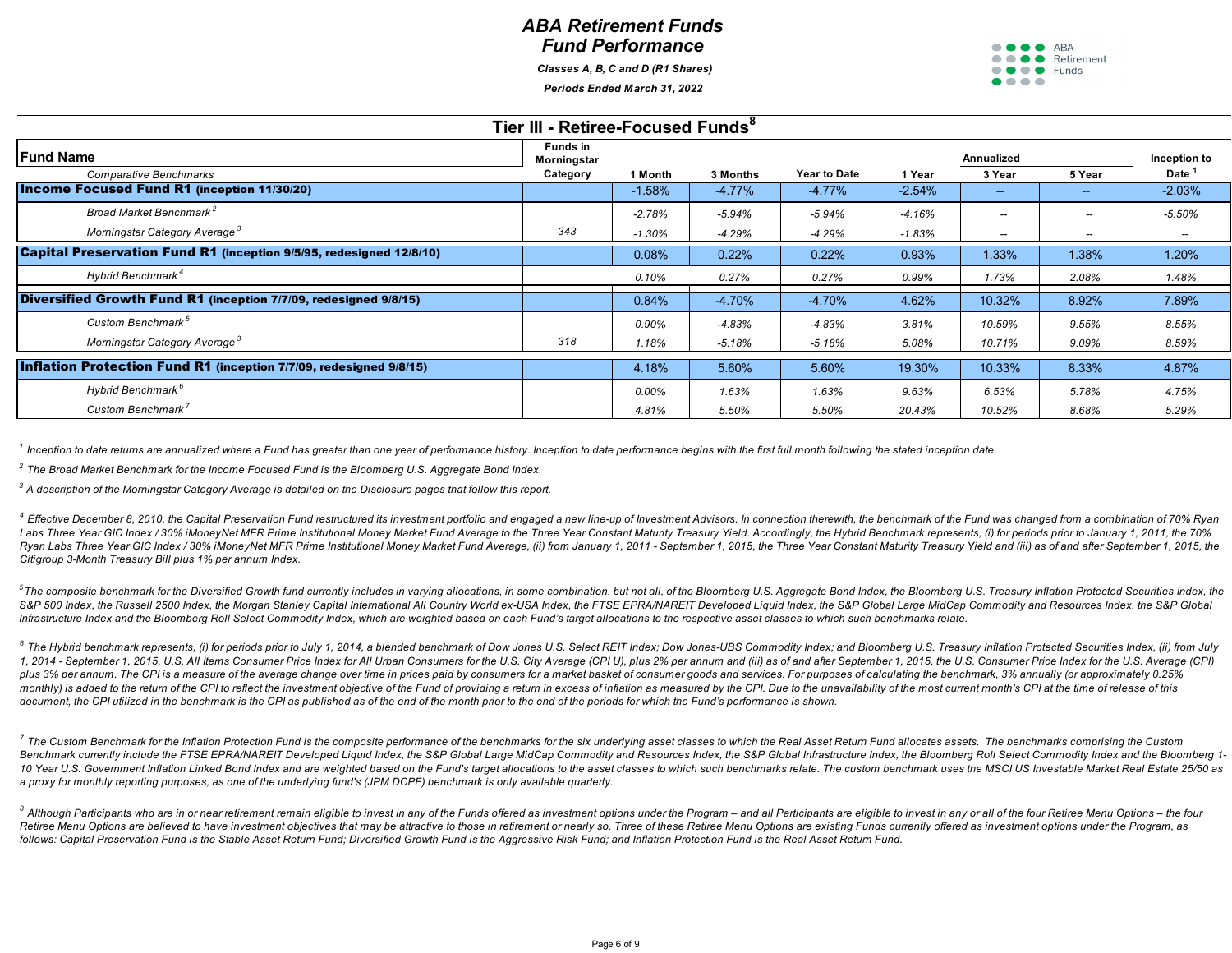*Fund Performance Classes A, B, C and D (R1 Shares) Periods Ended March 31, 2022*

**OOO** ARA **OOO** Retirement  $\bullet \bullet \bullet \bullet$  Funds ....

#### Morningstar Category Average Disclosure (Note - Morningstar categories are not available for the Stable Asset Return Fund (Capital Preservation Fund), the Real Asset Return Fund (Inflation Protection Fund), or the **Alternative Alpha Fund)**

In an effort to distinguish funds by their portfolios, objectives and styles, Momingstar developed the Momingstar Categories. While the objective identified in the Annual Disclosure Document states a Fund's investment goal objective, the Morningstar Category identifies funds based on their actual investment styles as measured by their underlying portfolio holdings (portfolio and other statistics over the past three years). Morningstar Catego category returns. The calculation is the average of the returns for all the funds in a given category. The standard category average calculation is based on constituents of the category at the end of the period.

#### Bond Core Plus Fund & Bond Index Fund

#### (Morningstar Category: Intermediate-Core Bond)

Intermediate-core bond portfolios invest primarily in corporate and other investment-grade U.S. fixedincome issues and have durations of 3.5 to 6 years (or, if duration is unavailable, average effective maturities of 4 to 10 years). These portfolios are less sensitive to interest rates, and therefore less volatile, than portfolios that have longer durations.

#### Large Cap Equity Fund & Large Cap Index Equity Fund

#### (Morningstar Category: Large Cap Blend)

Stocks of companies in the top 70% of capitalization of the U.S. equity market are defined as large-cap. The blend style is assigned to portfolios where neither growth nor value characteristics predominate. These portfolios tend to invest across the spectrum of U.S. industries, and owing to their broad exposure, the portfolios' returns are similar to those of the S&P 500 Index.

#### Small-Mid Cap Equity Fund & Small-Mid Cap Index Equity Fund

#### (Morningstar Category: Small-Mid Cap Blend)

Funds in Small-Mid Cap Blend have a flexible investing strategy that allows for pursuit of investments in small and mid capitalization ranges. The style score of portfolios in this group falls in the middle of the spectrum, either because of a focus on both growth and value investing or because stocks are selected from a variety of styles. Key strategies of Small-Mid portfolios include, but are not limited to, investment in smaller and mid cap companies, investment in small-cap and mid-cap companies, and movement between small and mid-capitalizations.

#### International All Cap Equity Fund & International Index Equity Fund

#### (Morningstar Category: Foreign Large Blend)

Foreign large-blend portfolios invest in a variety of large international company stocks. Most of these portfolios divide their assets among a dozen or more developed markets, including Japan, Britain, France, and Germany. These portfolios primarily invest in stocks of companies that have market caps in the top 70% of each economically integrated market (such as Europe or Asia ex-Japan). The blend style is assigned to portfolios where neither growth nor value characteristics predominate. These portfolios typically will have less than 20% of assets invested in U.S. stocks.

#### Post Retirement Date Fund (Morningstar

#### Category: Retirement Income)

Retirement income portfolios provide a mix of stocks, bonds, and cash for those investors already in or entering retirement. These portfolios tend to be managed to a more conservative asset allocation strategy. These portfolios aim to provide investors with steady income throughout retirement.

#### 2025 Retirement Date Fund

#### (Morningstar Category: US Fund Target Date 2025)

Target date portfolios provide a diversified exposure to stocks, bonds, and cash for those investors who have a specific date in mind (in this case, the years 2023-2027) for retirement. These portfolios aim to provide investors with an optimal level of return and risk, based solely on the target date. Over time, the asset manager adjusts the allocation among asset classes to more conservative mixes as the target date approaches, following a preset glidepath. A target-date portfolio is part of a series of funds offering multiple retirement dates to investors.

#### 2030 Retirement Date Fund

#### (Morningstar Category: US Fund Target Date 2030)

Target date portfolios provide a diversified exposure to stocks, bonds, and cash for those investors who have a specific date in mind (in this case, the years 2028-2032) for retirement. These portfolios aim to provide investors with an optimal level of return and risk, based solely on the target date. Over time, the asset manager adjusts the allocation among asset classes to more conservative mixes as the target date approaches, following a preset glidepath. A target-date portfolio is part of a series of funds offering multiple retirement dates to investors.

#### 2035 Retirement Date Fund

#### (Morningstar Category: US Fund Target Date 2035)

Target date portfolios provide a diversified exposure to stocks, bonds, and cash for those investors who have a specific date in mind (in this case, the years 2033-2037) for retirement. These portfolios aim to provide investors with an optimal level of return and risk, based solely on the target date. Over time, the asset manager adjusts the allocation among asset classes to more conservative mixes as the target date approaches, following a preset glidepath. A target-date portfolio is part of a series of funds offering multiple retirement dates to investors.

#### 2040 Retirement Date Fund

#### (Morningstar Category: US Fund Target Date 2040)

Target date portfolios provide a diversified exposure to stocks, bonds, and cash for those investors who have a specific date in mind (in this case, the years 2038-2042) for retirement. These portfolios aim to provide investors with an optimal level of return and risk, based solely on the target date. Over time, the asset manager adjusts the allocation among asset classes to more conservative mixes as the target date approaches, following a preset glidepath. A target-date portfolio is part of a series of funds offering multiple retirement dates to investors.

#### 2045 Retirement Date Fund

#### (Morningstar Category: US Fund Target Date 2045)

Target date portfolios provide a diversified exposure to stocks, bonds, and cash for those investors who have a specific date in mind (in this case, the years 2043-2047) for retirement. These portfolios aim to provide investors with an optimal level of return and risk, based solely on the target date. Over time, the asset manager adjusts the allocation among asset classes to more conservative mixes as the target date approaches, following a preset glidepath. A target-date portfolio is part of a series of funds offering multiple retirement dates to investors.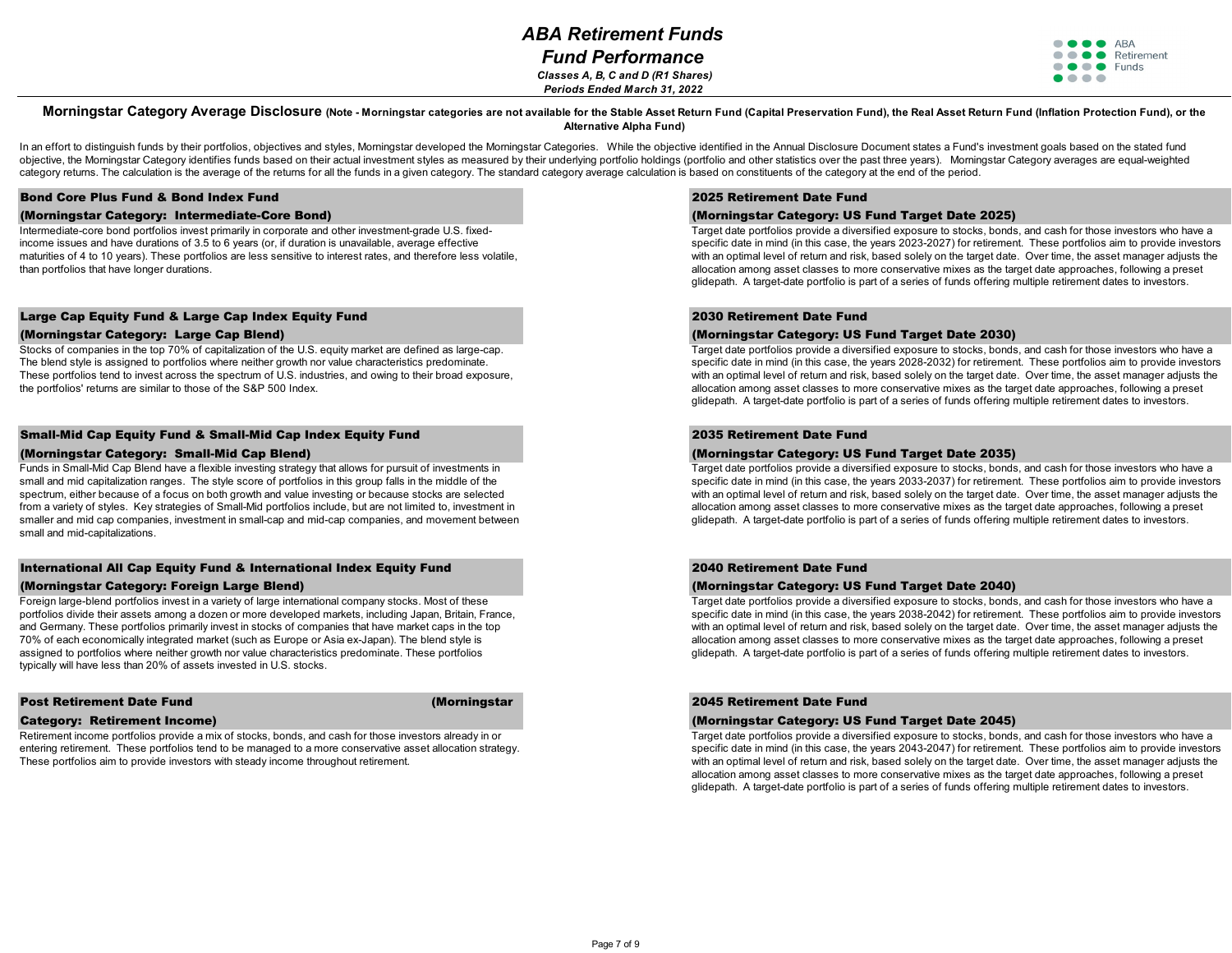#### 2020 Retirement Date Fund

#### (Morningstar Category: US Fund Target Date 2020)

Target date portfolios provide a diversified exposure to stocks, bonds, and cash for those investors who have a specific date in mind (in this case, the years 2018-2022) for retirement. These portfolios aim to provide investors with an optimal level of return and risk, based solely on the target date. Over time, the asset manager adjusts the allocation among asset classes to more conservative mixes as the target date approaches, following a preset glidepath. A target-date portfolio is part of a series of funds offering multiple retirement dates to investors.

#### 2055 Retirement Date Fund

#### (Morningstar Category: US Fund Target Date 2055)

Target date portfolios provide a diversified exposure to stocks, bonds, and cash for those investors who have a specific date in mind (in this case, the years 2053-2057) for retirement. These portfolios aim to provide investors with an optimal level of return and risk, based solely on the target date. Over time, the asset manager adjusts the allocation among asset classes to more conservative mixes as the target date approaches, following a preset glidepath. A target-date portfolio is part of a series of funds offering multiple retirement dates to investors.

#### 2060 Retirement Date Fund

(Morningstar Category: US Fund Target Date 2060+)

Target date portfolios provide a diversified exposure to stocks, bonds, and cash for those investors who have a specific date in mind (in this case, the years 2058 or later) for retirement. These portfolios aim to provide investors with an optimal level of return and risk, based solely on the target date. Over time, the asset manager adjusts the allocation among asset classes to more conservative mixes as the target date approaches, following a preset glidepath. A target-date portfolio is part of a series of funds offering multiple retirement dates to investors.

#### Income Focused Fund (Morningstar Category: US Fund Multisector Bond)

Multisector bond portfolios seek income by diversifying their assets among several fixed-income sectors, usually U.S. government obligations, U.S. corporate bonds, foreign bonds, and high-yield U.S. debt securities. These portfolios typically hold 35% to 65% of bond assets in securities that are not rated or are rated by a major agency such as Standard & Poor's or Moody's at the level of BB (considered speculative for taxable bonds) and below.

#### 2050 Retirement Date Fund

#### (Morningstar Category: US Fund Target Date 2050)

Target date portfolios provide a diversified exposure to stocks, bonds, and cash for those investors who have a specific date in mind (in this case, the years 2048-2052) for retirement. These portfolios aim to provide investors with an optimal level of return and risk, based solely on the target date. Over time, the asset manager adjusts the allocation among asset classes to more conservative mixes as the target date approaches, following a preset glidepath. A target-date portfolio is part of a series of funds offering multiple retirement dates to investors.

#### Conservative Risk Fund (Morningstar Category: Conservative Allocation)

Conservative-allocation portfolios seek to provide both capital appreciation and income by investing in three major areas: stocks, bonds, and cash. These portfolios tend to hold smaller positions in stocks than moderate-allocation portfolios. These portfolios typically have 20% to 50% of assets in equities and 50% to 80% of assets in fixed income and cash.

#### Moderate Risk Fund (Morningstar Category: Moderate Allocation)

Moderate-allocation portfolios seek to provide both capital appreciation and income by investing in three major areas: stocks, bonds, and cash. These portfolios tend to hold larger positions in stocks than conservativeallocation portfolios. These portfolios typically have 50% to 70% of assets in equities and the remainder in fixed income and cash.

# Aggressive Risk Fund / Diversified Growth (Morningstar Category: Aggressive

#### Allocation)

Aggressive-allocation portfolios seek to provide capital appreciation by investing in stocks. These portfolios tend to hold larger positions in stocks than moderate-allocation portfolios. These portfolios typically have 70-90% of assets in equities.